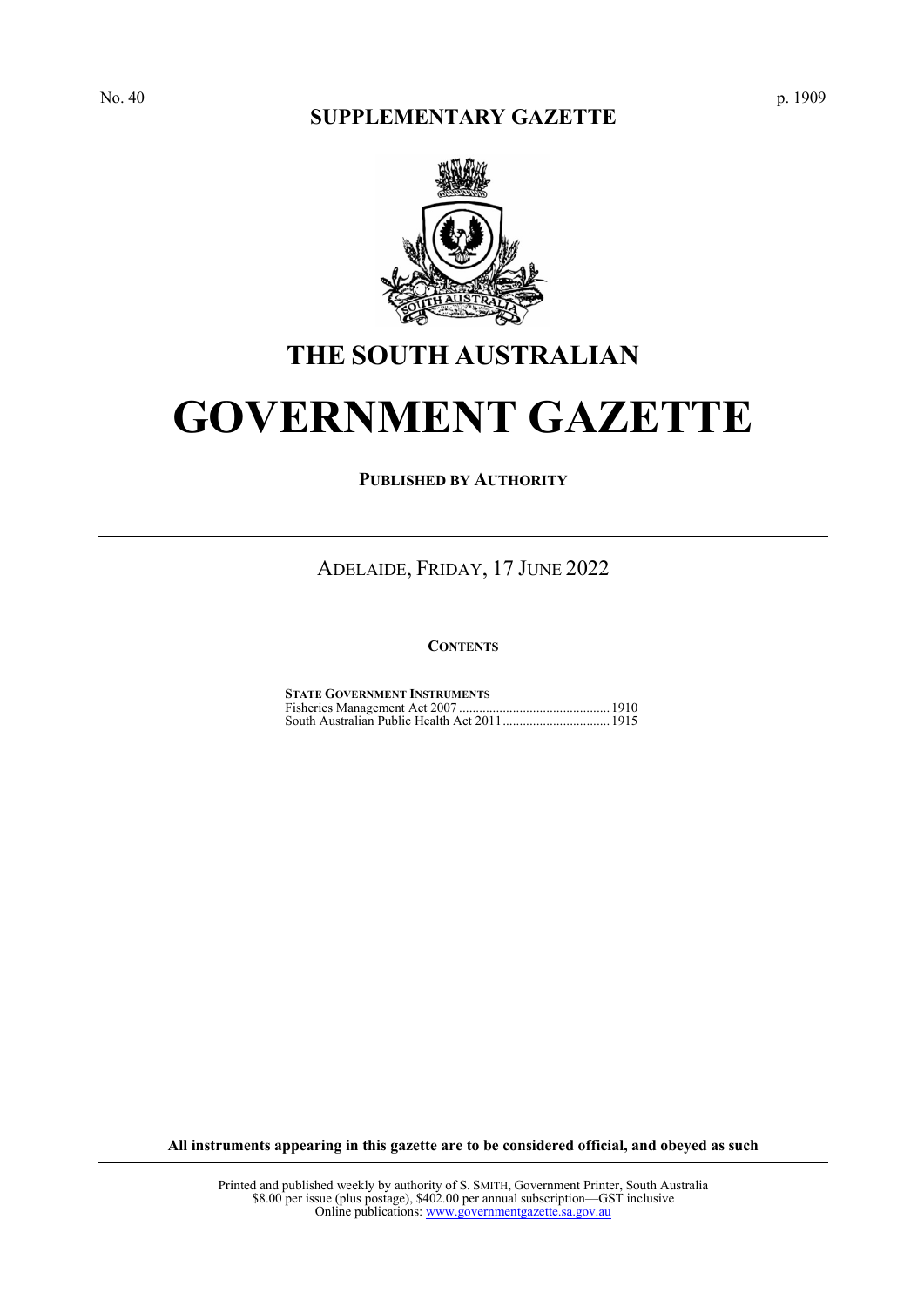## **STATE GOVERNMENT INSTRUMENTS**

FISHERIES MANAGEMENT ACT 2007

<span id="page-1-1"></span><span id="page-1-0"></span>South Australia

# **Fisheries Management (Fishery Licence and Boat and Device Registration Application and Annual Fees) (No 2) Notice 2022**

under the *Fisheries Management Act 2007*

#### **1—Short title**

This notice may be cited as the *Fisheries Management (Fishery Licence and Boat and Device Registration Application and Annual Fees) Notice 2022*.

**Note—**

This is a fee notice made in accordance with section 4(4) of the *Legislation (Fees) Act 2019* and revokes the *Fisheries Management (Fishery Licence and Boat and Device Registration Application and Annual Fees) Notice 2022* dated 26 May 2022 as published in the South Australian Government Gazette on 9 June 2022 p. 1325.

#### **2—Commencement**

This notice has effect from the day on which it is published in the Gazette.

#### **3—Interpretation**

In this notice, unless the contrary intention appears—

*Act* means the *Fisheries Management Act 2007*.

#### **4—Fees**

The Fees set out in Schedule 1 are prescribed for the purposes of the Act, as set out in the Schedule.

## **Schedule 1—Fees**

# **Part 1—Commercial fishing—fishery licence application and annual fees**

**Application or annual fees payable for a fishery licence (section 54(1)(c) and 56(5)(a) of Act)**

1 For a licence in respect of the Central Zone Abalone Fishery—

|  | a)  | base fee                                                                                   | \$15 038 |  |  |
|--|-----|--------------------------------------------------------------------------------------------|----------|--|--|
|  | (b) | additional fee for each abalone unit of the abalone quota entitlement<br>under the licence | \$602    |  |  |
|  |     | For a licence in respect of the Southern Zone Abalone Fishery—                             |          |  |  |
|  | a)  | base fee                                                                                   | \$16830  |  |  |
|  | (b) | additional fee for each abalone unit of the abalone quota entitlement<br>under the licence | \$303    |  |  |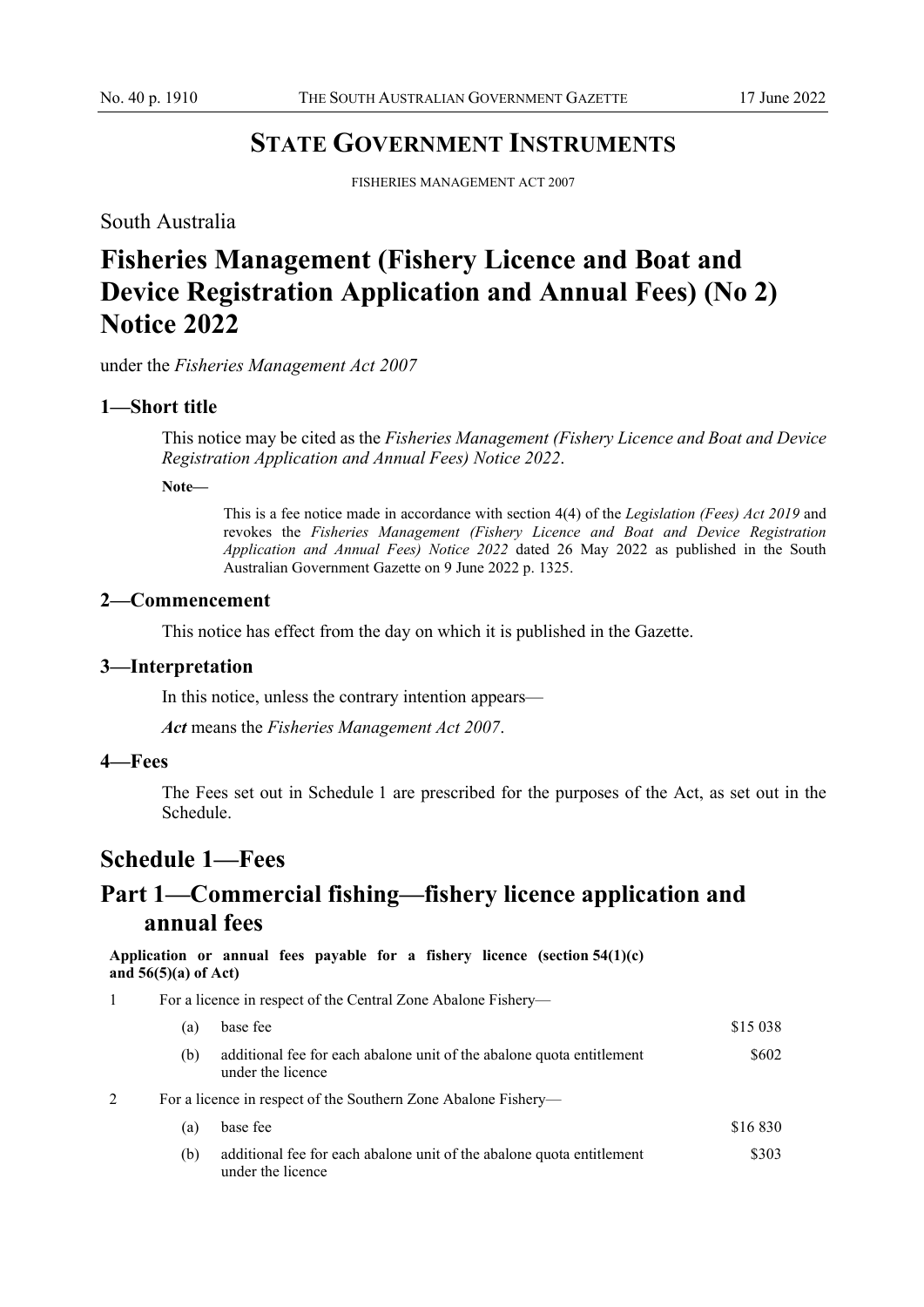| 3  | For a licence in respect of the Western Zone Abalone Fishery—                                                                                                                           |                                                                                                  |                                                                                                    |           |  |  |
|----|-----------------------------------------------------------------------------------------------------------------------------------------------------------------------------------------|--------------------------------------------------------------------------------------------------|----------------------------------------------------------------------------------------------------|-----------|--|--|
|    | (a)                                                                                                                                                                                     |                                                                                                  | base fee                                                                                           | \$11 831  |  |  |
|    | (b)                                                                                                                                                                                     |                                                                                                  | additional fee for each abalone unit of the abalone quota entitlement<br>under the licence         | \$450     |  |  |
| 4  | For a licence in respect of the Blue Crab Fishery-                                                                                                                                      |                                                                                                  |                                                                                                    |           |  |  |
|    | (a)                                                                                                                                                                                     | base fee                                                                                         |                                                                                                    |           |  |  |
|    | (b)                                                                                                                                                                                     |                                                                                                  | additional fee for each blue crab unit of the blue crab quota<br>entitlement under the licence     | \$27.75   |  |  |
| 5  |                                                                                                                                                                                         |                                                                                                  | For a licence in respect of the Charter Boat Fishery                                               | \$3 3 5 3 |  |  |
| 6  |                                                                                                                                                                                         | For a licence in respect of the Lakes and Coorong Fishery-                                       |                                                                                                    |           |  |  |
|    | (a)                                                                                                                                                                                     | \$2 745                                                                                          |                                                                                                    |           |  |  |
|    | (b)                                                                                                                                                                                     |                                                                                                  | additional fee-                                                                                    |           |  |  |
|    |                                                                                                                                                                                         | (i)                                                                                              | for a gill net entitlement under the licence                                                       | \$1 630   |  |  |
|    |                                                                                                                                                                                         | (ii)                                                                                             | for each gill net to be registered for use under the licence                                       | \$182     |  |  |
|    |                                                                                                                                                                                         | (iii)                                                                                            | for a pipi quota entitlement under the licence                                                     | \$5 680   |  |  |
|    |                                                                                                                                                                                         | (iv)                                                                                             | for each pipi unit of the pipi quota entitlement under the licence                                 | \$300     |  |  |
| 7  |                                                                                                                                                                                         |                                                                                                  | For a licence in respect of the Marine Scalefish Fishery —                                         |           |  |  |
|    | base fee<br>(a)                                                                                                                                                                         |                                                                                                  | \$2 800                                                                                            |           |  |  |
|    | (b)<br>additional fee for each blue crab unit of the blue crab quota<br>entitlement under the licence                                                                                   |                                                                                                  | \$30.50                                                                                            |           |  |  |
|    | additional fee for each pipi unit of the pipi quota entitlement under<br>(c)<br>the licence                                                                                             |                                                                                                  | \$300                                                                                              |           |  |  |
| 8  | For a licence in respect of the Miscellaneous Fishery with a giant crab quota<br>entitlement-                                                                                           |                                                                                                  |                                                                                                    |           |  |  |
|    | (a)                                                                                                                                                                                     | base fee                                                                                         |                                                                                                    | \$5 722   |  |  |
|    | (b)                                                                                                                                                                                     | additional fee for each giant crab unit of the giant crab quota<br>entitlement under the licence | \$24.50                                                                                            |           |  |  |
| 9  | For a licence in respect of the Miscellaneous Fishery without a giant crab quota<br>entitlement-                                                                                        |                                                                                                  |                                                                                                    |           |  |  |
|    | (a)                                                                                                                                                                                     |                                                                                                  |                                                                                                    |           |  |  |
|    |                                                                                                                                                                                         | (i)                                                                                              | if the licence authorises the taking of aquatic resources in the<br>Lake Eyre Basin                | no fee    |  |  |
|    |                                                                                                                                                                                         | (ii)                                                                                             | in any other case                                                                                  | \$5 722   |  |  |
|    | (b)                                                                                                                                                                                     |                                                                                                  | additional fee if the licence authorises the taking of aquatic resources<br>in the Lake Eyre Basin | no fee    |  |  |
|    | additional fee if a prescribed fishing activity (as defined in the<br>(c)<br>Fisheries Management (Vessel Monitoring Scheme)<br>Regulations 2017) is to be engaged in under the licence |                                                                                                  | \$918                                                                                              |           |  |  |
| 10 | For a licence in respect of the Gulf St. Vincent Prawn Fishery                                                                                                                          |                                                                                                  |                                                                                                    | \$53 855  |  |  |
| 11 |                                                                                                                                                                                         |                                                                                                  | For a licence in respect of the Spencer Gulf Prawn Fishery                                         | \$27 035  |  |  |
| 12 | For a licence in respect of the West Coast Prawn Fishery                                                                                                                                |                                                                                                  |                                                                                                    | \$25,409  |  |  |
| 13 | \$200<br>For a licence in respect of the River Fishery                                                                                                                                  |                                                                                                  |                                                                                                    |           |  |  |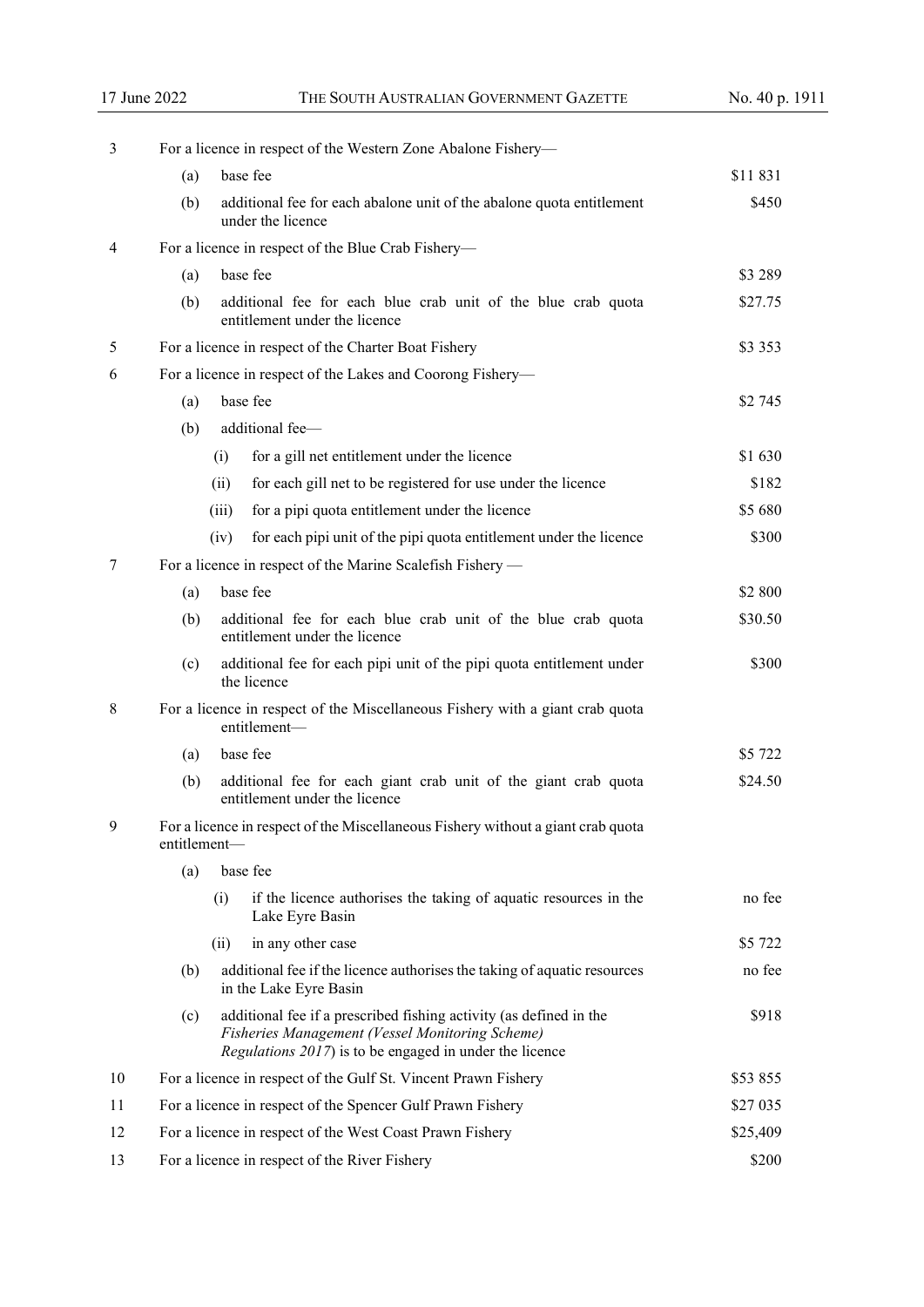| 14 | For a licence in respect of the Northern Zone Rock Lobster Fishery subject to<br>a condition limiting the holder of the licence to the taking of Southern Rock<br>Lobster, Octopus and Giant Crab and a condition authorising the holder to take,<br>for the purpose of bait only, any aquatic resources of a class (other than<br>Octopus or Giant Crab) prescribed by Schedule 1 of the Fisheries Management<br>(Rock Lobster Fisheries) Regulations 2017 that are incidentally caught in rock<br>lobster pots- |                                                                                                                                                                                                                                                                                                                                                                                                                                                                                                                   |         |  |  |  |
|----|-------------------------------------------------------------------------------------------------------------------------------------------------------------------------------------------------------------------------------------------------------------------------------------------------------------------------------------------------------------------------------------------------------------------------------------------------------------------------------------------------------------------|-------------------------------------------------------------------------------------------------------------------------------------------------------------------------------------------------------------------------------------------------------------------------------------------------------------------------------------------------------------------------------------------------------------------------------------------------------------------------------------------------------------------|---------|--|--|--|
|    | (a)                                                                                                                                                                                                                                                                                                                                                                                                                                                                                                               | base fee                                                                                                                                                                                                                                                                                                                                                                                                                                                                                                          | \$1 792 |  |  |  |
|    | (b)                                                                                                                                                                                                                                                                                                                                                                                                                                                                                                               | additional fee for each rock lobster unit of the rock lobster quota<br>entitlement under the licence                                                                                                                                                                                                                                                                                                                                                                                                              | \$5.85  |  |  |  |
|    | (c)                                                                                                                                                                                                                                                                                                                                                                                                                                                                                                               | additional fee for each giant crab unit of the giant crab quota<br>entitlement under the licence                                                                                                                                                                                                                                                                                                                                                                                                                  | \$24.50 |  |  |  |
|    | (d)                                                                                                                                                                                                                                                                                                                                                                                                                                                                                                               | additional fee if the licence is subject to a condition limiting the<br>number of Giant Crab that may be taken on each boat trip                                                                                                                                                                                                                                                                                                                                                                                  | \$6.60  |  |  |  |
| 15 |                                                                                                                                                                                                                                                                                                                                                                                                                                                                                                                   | For a licence in respect of the Northern Zone Rock Lobster Fishery subject to<br>a condition limiting the holder to the taking of Southern Rock Lobster, Octopus<br>and Giant Crab and limiting the holder to the taking of aquatic resources of a<br>class (other than Octopus or Giant Crab) prescribed by Schedule 1 of the<br>Fisheries Management (Rock Lobster Fisheries) Regulations 2017 for the<br>purpose of bait only-                                                                                 |         |  |  |  |
|    | (a)                                                                                                                                                                                                                                                                                                                                                                                                                                                                                                               | base fee                                                                                                                                                                                                                                                                                                                                                                                                                                                                                                          | \$2 292 |  |  |  |
|    | (b)                                                                                                                                                                                                                                                                                                                                                                                                                                                                                                               | additional fee for each rock lobster unit of the rock lobster quota<br>entitlement under the licence                                                                                                                                                                                                                                                                                                                                                                                                              | \$5.85  |  |  |  |
|    | (c)                                                                                                                                                                                                                                                                                                                                                                                                                                                                                                               | additional fee for each giant crab unit of the giant crab quota<br>entitlement under the licence                                                                                                                                                                                                                                                                                                                                                                                                                  | \$24.50 |  |  |  |
|    | (d)                                                                                                                                                                                                                                                                                                                                                                                                                                                                                                               | additional fee if the licence is subject to a condition limiting the<br>number of Giant Crab that may be taken on each boat trip                                                                                                                                                                                                                                                                                                                                                                                  | \$6.60  |  |  |  |
| 16 |                                                                                                                                                                                                                                                                                                                                                                                                                                                                                                                   | For a licence in respect of the Northern Zone Rock Lobster Fishery not subject<br>to a condition limiting the classes of aquatic resources that may be taken or the<br>purpose for which aquatic resources may be taken-                                                                                                                                                                                                                                                                                          |         |  |  |  |
|    | (a)                                                                                                                                                                                                                                                                                                                                                                                                                                                                                                               | base fee                                                                                                                                                                                                                                                                                                                                                                                                                                                                                                          | \$4 310 |  |  |  |
|    | (b)                                                                                                                                                                                                                                                                                                                                                                                                                                                                                                               | additional fee for each rock lobster unit of the rock lobster quota<br>entitlement under the licence                                                                                                                                                                                                                                                                                                                                                                                                              | \$5.85  |  |  |  |
|    | (c)                                                                                                                                                                                                                                                                                                                                                                                                                                                                                                               | additional fee for each giant crab unit of the giant crab quota<br>entitlement under the licence                                                                                                                                                                                                                                                                                                                                                                                                                  | \$24.50 |  |  |  |
|    | (d)                                                                                                                                                                                                                                                                                                                                                                                                                                                                                                               | additional fee if the licence is subject to a condition limiting the<br>number of Giant Crab that may be taken on each boat trip                                                                                                                                                                                                                                                                                                                                                                                  | \$6.60  |  |  |  |
| 17 |                                                                                                                                                                                                                                                                                                                                                                                                                                                                                                                   | For a licence in respect of the Southern Zone Rock Lobster Fishery subject to<br>a condition limiting the holder of the licence to the taking of Southern Rock<br>Lobster, Octopus and Giant Crab and a condition authorising the holder to take,<br>for the purpose of bait only, any aquatic resources of a class (other than<br>Octopus or Giant Crab) prescribed by Schedule 1 of the Fisheries Management<br>(Rock Lobster Fisheries) Regulations 2017 that are incidentally caught in rock<br>lobster pots- |         |  |  |  |
|    | (a)                                                                                                                                                                                                                                                                                                                                                                                                                                                                                                               | base fee                                                                                                                                                                                                                                                                                                                                                                                                                                                                                                          | \$3817  |  |  |  |
|    | (b)                                                                                                                                                                                                                                                                                                                                                                                                                                                                                                               | additional fee for each rock lobster pot of the rock lobster pot<br>entitlement under the licence                                                                                                                                                                                                                                                                                                                                                                                                                 | \$88.50 |  |  |  |
|    | (c)                                                                                                                                                                                                                                                                                                                                                                                                                                                                                                               | additional fee for each giant crab unit of the giant crab quota<br>entitlement under the licence                                                                                                                                                                                                                                                                                                                                                                                                                  | \$24.50 |  |  |  |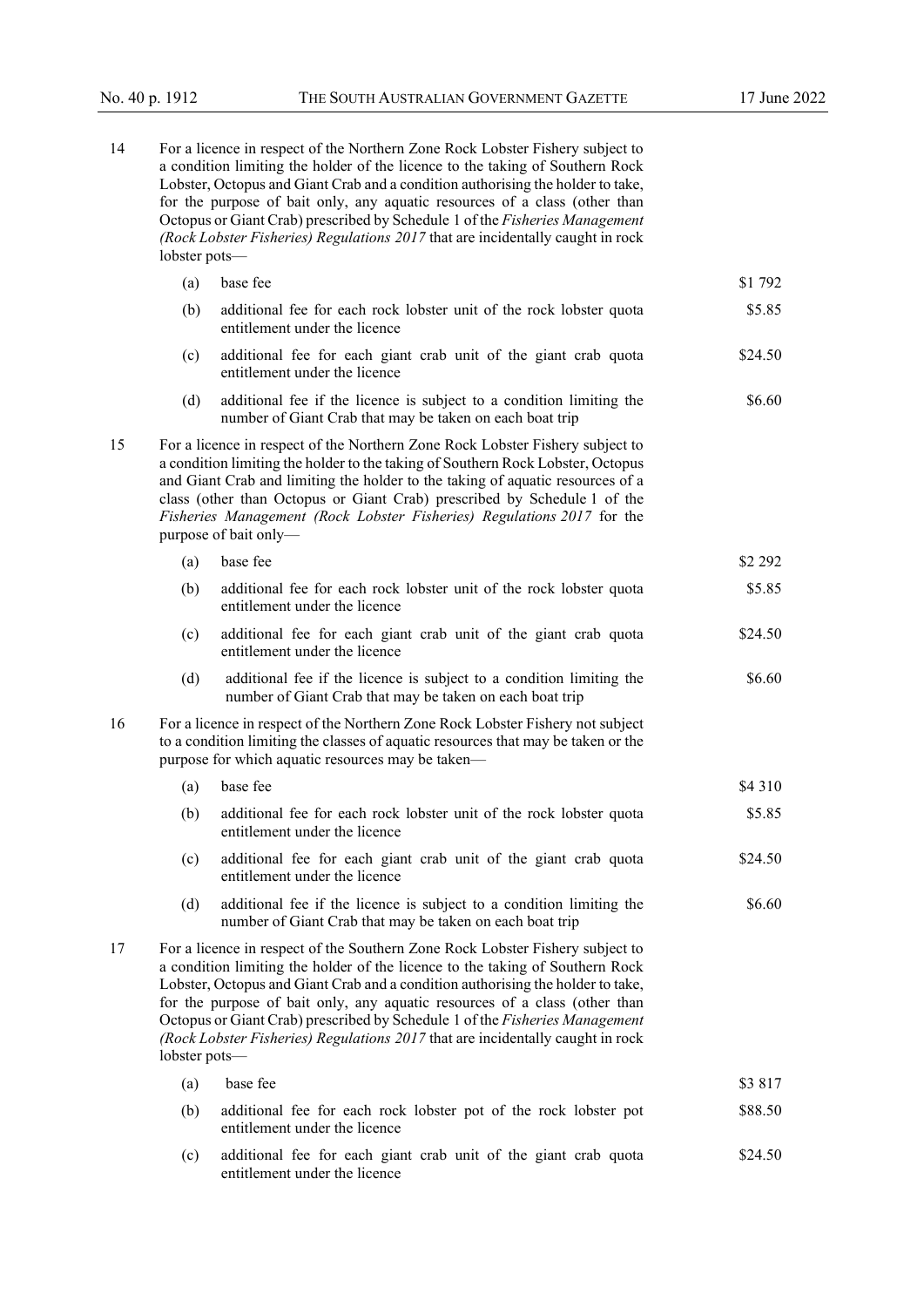|    | (d)                                                                                                                                                                                                                                                                                                                                                                                                                               |                                                                                                                                                                                                                          | additional fee if the licence is subject to a condition limiting the<br>number of Giant Crab that may be taken on each boat trip     | \$6.60    |  |  |
|----|-----------------------------------------------------------------------------------------------------------------------------------------------------------------------------------------------------------------------------------------------------------------------------------------------------------------------------------------------------------------------------------------------------------------------------------|--------------------------------------------------------------------------------------------------------------------------------------------------------------------------------------------------------------------------|--------------------------------------------------------------------------------------------------------------------------------------|-----------|--|--|
| 18 | For a licence in respect of the Southern Zone Rock Lobster Fishery subject to<br>a condition limiting the holder to the taking of Southern Rock Lobster, Octopus<br>and Giant Crab and limiting the holder to the taking of aquatic resources of a<br>class (other than Octopus or Giant Crab) prescribed by Schedule 1 of the<br>Fisheries Management (Rock Lobster Fisheries) Regulations 2017 for the<br>purpose of bait only- |                                                                                                                                                                                                                          |                                                                                                                                      |           |  |  |
|    | (a)                                                                                                                                                                                                                                                                                                                                                                                                                               |                                                                                                                                                                                                                          | base fee                                                                                                                             | \$4 3 1 7 |  |  |
|    | (b)                                                                                                                                                                                                                                                                                                                                                                                                                               |                                                                                                                                                                                                                          | additional fee for each rock lobster pot of the rock lobster pot<br>entitlement under the licence                                    | \$88.50   |  |  |
|    | (c)                                                                                                                                                                                                                                                                                                                                                                                                                               |                                                                                                                                                                                                                          | additional fee for each giant crab unit of the giant crab quota<br>entitlement under the licence                                     | \$24.50   |  |  |
|    |                                                                                                                                                                                                                                                                                                                                                                                                                                   |                                                                                                                                                                                                                          | (d) additional fee if the licence is subject to a condition limiting the<br>number of Giant Crab that may be taken on each boat trip | \$6.60    |  |  |
| 19 |                                                                                                                                                                                                                                                                                                                                                                                                                                   | For a licence in respect of the Southern Zone Rock Lobster Fishery not subject<br>to a condition limiting the classes of aquatic resources that may be taken or the<br>purpose for which aquatic resources may be taken- |                                                                                                                                      |           |  |  |
|    | (a)                                                                                                                                                                                                                                                                                                                                                                                                                               |                                                                                                                                                                                                                          | base fee                                                                                                                             | \$6336    |  |  |
|    | (b)                                                                                                                                                                                                                                                                                                                                                                                                                               |                                                                                                                                                                                                                          | additional fee for each rock lobster pot of the rock lobster pot<br>entitlement under the licence                                    | \$88.50   |  |  |
|    | (c)                                                                                                                                                                                                                                                                                                                                                                                                                               |                                                                                                                                                                                                                          | additional fee for each giant crab unit of the giant crab quota<br>entitlement under the licence                                     | \$24.50   |  |  |
|    | (d)                                                                                                                                                                                                                                                                                                                                                                                                                               | additional fee if the licence is subject to a condition limiting the<br>number of Giant Crab that may be taken on each boat trip                                                                                         |                                                                                                                                      |           |  |  |
| 20 |                                                                                                                                                                                                                                                                                                                                                                                                                                   | For a licence authorising the take of Vongole —                                                                                                                                                                          |                                                                                                                                      |           |  |  |
|    | (a)                                                                                                                                                                                                                                                                                                                                                                                                                               |                                                                                                                                                                                                                          | base fee                                                                                                                             | \$2 135   |  |  |
|    | (b)                                                                                                                                                                                                                                                                                                                                                                                                                               |                                                                                                                                                                                                                          | additional fee for each vongole unit of the vongole quota entitlement<br>under the licence-                                          |           |  |  |
|    |                                                                                                                                                                                                                                                                                                                                                                                                                                   | (i)                                                                                                                                                                                                                      | for a vongole quota entitlement relating to the Coffin Bay<br>vongole fishing zone                                                   | \$67      |  |  |
|    |                                                                                                                                                                                                                                                                                                                                                                                                                                   | (ii)                                                                                                                                                                                                                     | for a vongole quota entitlement relating to the Port River<br>vongole fishing zone                                                   | no fee    |  |  |
|    |                                                                                                                                                                                                                                                                                                                                                                                                                                   | (iii)                                                                                                                                                                                                                    | for a vongole quota entitlement relating to the West Coast<br>vongole fishing zone                                                   | \$50.50   |  |  |
| 21 | For a licence authorising the take of Sardine —                                                                                                                                                                                                                                                                                                                                                                                   |                                                                                                                                                                                                                          |                                                                                                                                      |           |  |  |
|    | base fee<br>(a)                                                                                                                                                                                                                                                                                                                                                                                                                   |                                                                                                                                                                                                                          |                                                                                                                                      | \$5 600   |  |  |
|    | (b)                                                                                                                                                                                                                                                                                                                                                                                                                               |                                                                                                                                                                                                                          | addition fee for each Sardine unit of Sardine quota entitlement under<br>the licence -                                               | \$24.30   |  |  |

# **Part 2—Commercial fishing—boat and device registration fees**

#### **Application or annual fees for the registration of a device under a fishery licence (section 54(1)(c) and 56(5)(a) of Act)**

| For registration of 1 or more swinger nets to be used under a licence in respect of |  |  |  |  |
|-------------------------------------------------------------------------------------|--|--|--|--|
| the Lakes and Coorong Fishery                                                       |  |  |  |  |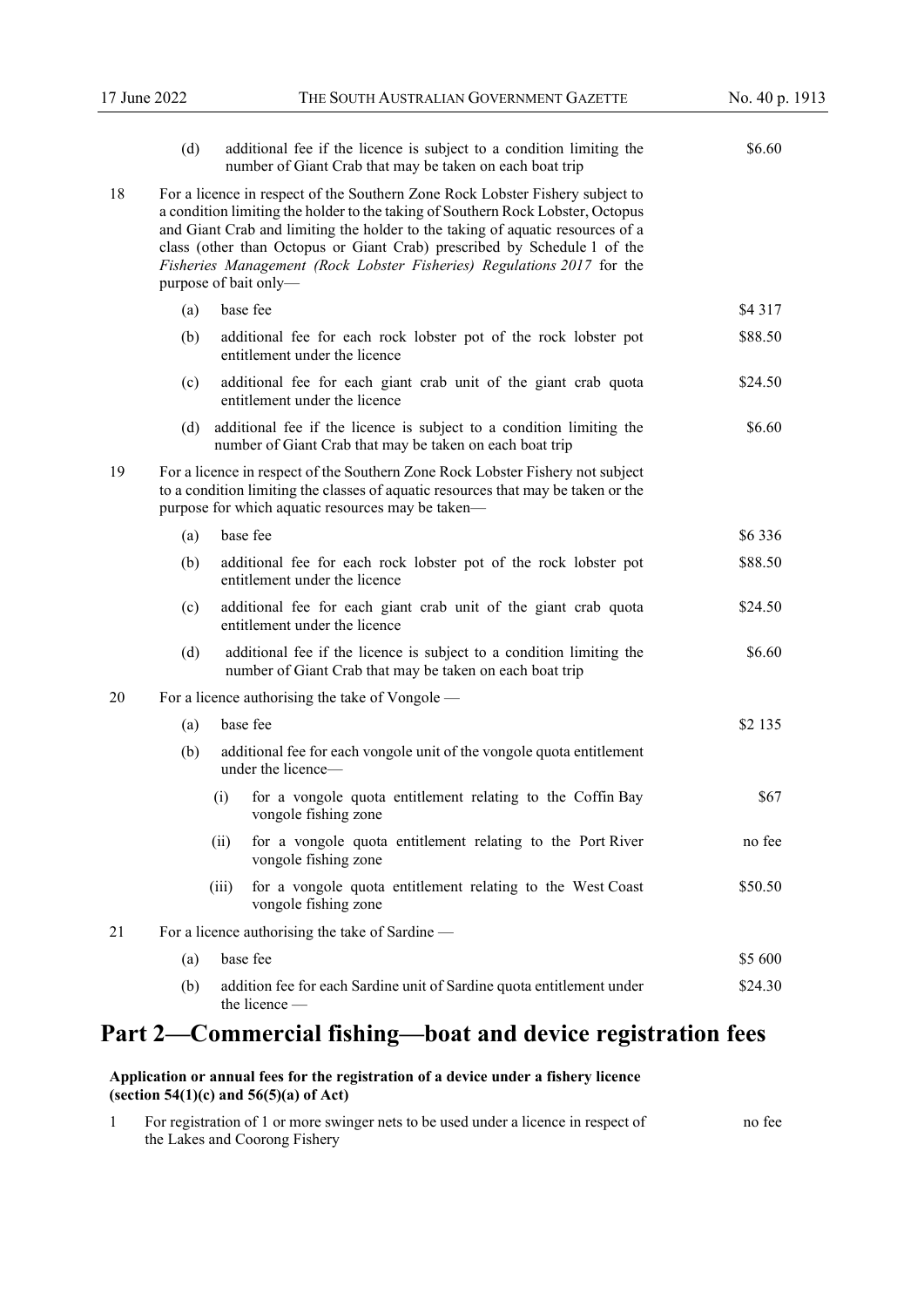| $\mathcal{L}$                                                                              |                                                                                                                                                                     | For registration of 1 or more fish nets (other than swinger nets) under a licence in<br>respect of the Lakes and Coorong Fishery under which the holder may take<br>aquatic resources prescribed in Schedule 1 of the Fisheries Management (Marine<br>Scalefish Fisheries) Regulations 2017 | \$2 518 |
|--------------------------------------------------------------------------------------------|---------------------------------------------------------------------------------------------------------------------------------------------------------------------|---------------------------------------------------------------------------------------------------------------------------------------------------------------------------------------------------------------------------------------------------------------------------------------------|---------|
| 3                                                                                          | For registration of 1 or more fish nets under a licence in respect of the Northern<br>\$2 518<br>Zone Rock Lobster Fishery or Southern Zone Rock Lobster Fishery    |                                                                                                                                                                                                                                                                                             |         |
| $\overline{4}$                                                                             | For registration of 1 or more fish nets (other than sardine nets) under a licence in<br>\$5 037<br>respect of the Marine Scalefish Fishery or Miscellaneous Fishery |                                                                                                                                                                                                                                                                                             |         |
| 5                                                                                          | For registration of 1 or more sand crab pots under a licence in respect of the<br>no fee<br>Marine Scalefish Fishery                                                |                                                                                                                                                                                                                                                                                             |         |
| 6                                                                                          | For registration of a fish net used solely to take fish for bait provided that the bait<br>no fee<br>is not for sale                                                |                                                                                                                                                                                                                                                                                             |         |
|                                                                                            |                                                                                                                                                                     | Application or annual fees payable for the registration of a boat under a fishery<br>licence (section $54(1)(c)$ and $56(5)(a)$ of Act)                                                                                                                                                     |         |
| For registration of a boat under a licence in respect of the Charter Boat<br>7<br>Fishery- |                                                                                                                                                                     |                                                                                                                                                                                                                                                                                             |         |
|                                                                                            | (a)                                                                                                                                                                 | if the certificate of survey in force in respect of the boat specifies that<br>the boat may carry up to unberthed 6 passengers                                                                                                                                                              | \$838   |
|                                                                                            | (b)                                                                                                                                                                 | if the certificate of survey in force in respect of the boat specifies that<br>the boat may carry up to unberthed 12 passengers                                                                                                                                                             | \$1 677 |
|                                                                                            | (c)                                                                                                                                                                 | if the certificate of survey in force in respect of the boat specifies that<br>the boat may carry more than unberthed 12 passengers                                                                                                                                                         | \$3 353 |

## **Schedule 2—Transitional and saving provisions**

#### **1—Transitional and saving provisions**

- (1) The licence and registration application fees prescribed by Schedule 1 of this notice apply where a licence or registration is to take effect on or after 1 July 2022.
- (2) The licence and registration annual fees prescribed by Schedule 1 of this notice, apply in respect of the period of 12 months commencing on 1 July 2022.
- (3) Despite the fees prescribed by Schedule 1 of this notice—
	- (a) the licence and registration application fees prescribed by Schedule 1 Part 1and 2 of the *Fisheries Management (Fishery Licence and Boat and Device Registration Application and Annual Fees) Notice 2021*, as in force immediately before this notice has effect, continue to apply where a licence or registration is to take effect before 1 July 2022;
	- (b) the licence and registration annual fees prescribed by Schedule 1 Part 1 and 2 of the *Fisheries Management (Fishery Licence and Boat and Device Registration Application and Annual Fees) Notice* 2021, as in force immediately before this notice has effect, continue to apply in respect of the period of 12 months that commenced on 1 July 2021.

#### **Made by the Minister for Primary Industries and Regional Development**

On 16 June 2022